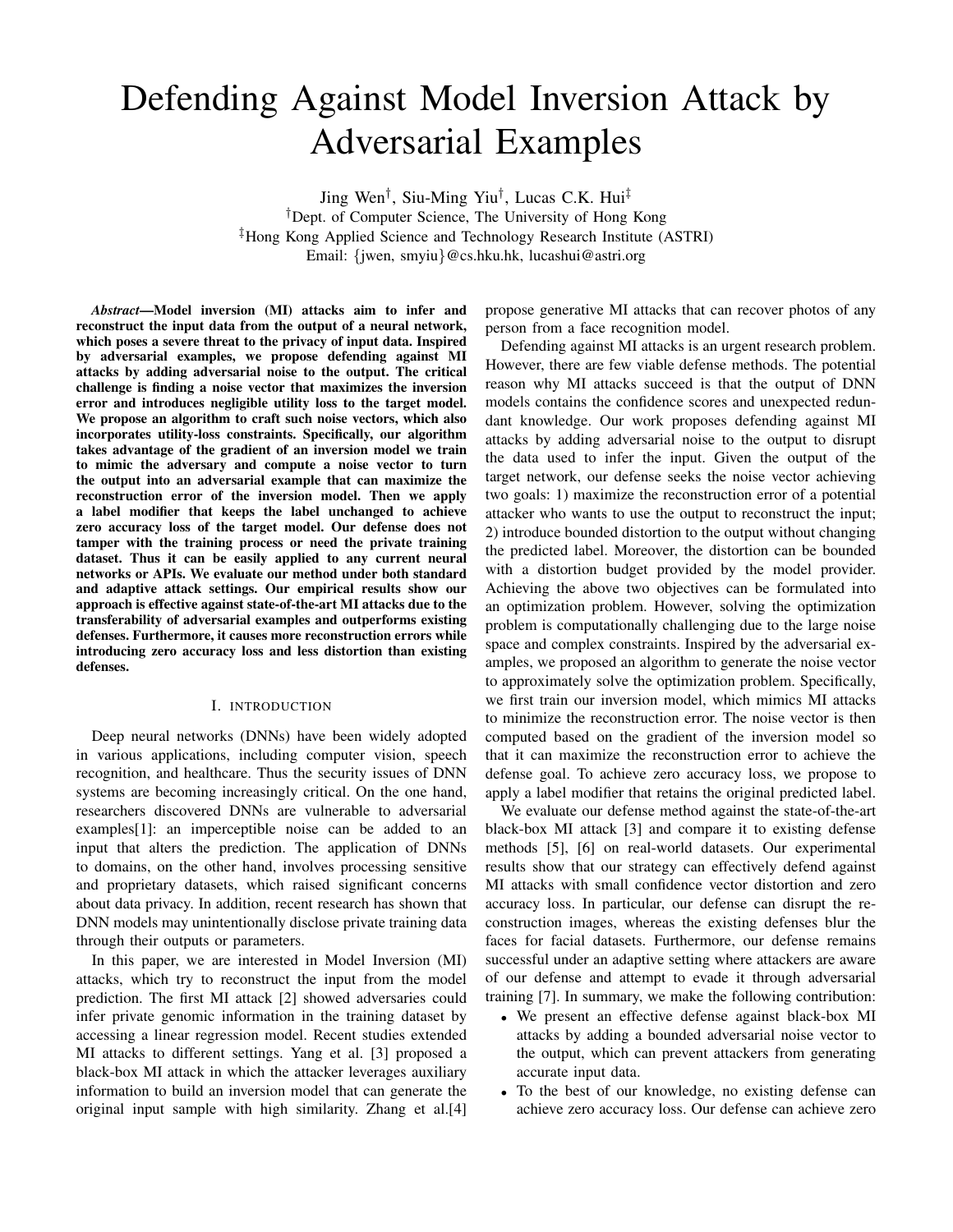accuracy loss by applying a label modifier, which is independent of our algorithm and can be used to improve other defenses.

• We evaluate our method under standard and adaptive attack settings. Our empirical results show our approach is practical and outperforms previous defenses as it causes more reconstruction errors while introducing less distortion than existing defenses.

# II. RELATED WORK AND BACKGROUND

#### *A. Deep neural networks*

A deep neural network used for classification could be regarded as a general hypothesis function  $y = C(x)$ , which takes an input  $x$  from a data distribution  $X$  and makes prediction over possible classes. Typically, the output  $y$  is a probability distribution vector in a k-dimensional space  $Y$ , where each dimension represents the possibility that the input falls into each class. In most cases, the softmax function normalizes the aforementioned unbounded confidence score vector, also known as logit, into a vector of real values ranging from 0 to 1 and sum to 1. So they can be interpreted as probabilities. Thus, most neural network can be represented as  $y = C(x) = \sigma(l)$ , where l is logit predicted by the network, and  $\sigma$  is a normalization function. The training process is to minimize the loss between the prediction  $y$  and the ground truth classification  $\hat{\mathbf{y}}$ : min<sub>f</sub>  $E_{\mathbf{x} \sim \mathbf{X}}[\mathcal{L}(C(\mathbf{x}), \hat{\mathbf{y}})]$  (e.g., crossentropy loss for classification).

#### *B. Model inversion attacks*

Model inversion attacks attempt to infer the input data from the corresponding output or other information leaked by the target model. Fredrikson et al. [2] proposed the first algorithm to recover the training data associated with an arbitrary model output given the linear regression model as well as other nonsensitive features of the input. Afterward, they [8] applied MI attacks to more complex models such as decision trees and shallow neural networks in the context of face recognition. The algorithm formulated the MI attack as an optimization problem, intending to find the representative with the highest likelihood or posterior probability for a given class. These optimization-based MI attacks can generate face images with identification accuracy much higher than random guessing. However, the recovered blurry faces do not resemble natural images, especially for complex model architectures.

Unlike developing optimization algorithms to perform inversion tasks, recent MI attacks leverage another neural network to invert the model. Zhang et al.[4] presented a generative model that distills generic knowledge from public datasets and uses it to reconstruct realistic images for deep neural networks. Yang et al.[3] proposed training an additional inversion model that swaps the input and output of the target network. Specifically, their inversion model is as follows:  $\bar{x} = A(C(\bm{x}))$ which takes the logit of a target model as the input and aim to generate the corresponding input. Their experimental results showed significant improvement of the inversion accuracy and recovered image quality over previous works.

# *C. Existing defense methods*

There are very few defenses or countermeasures against current MI attacks. Wang et al. [5] introduced the Mutual Information Regularization based Defense (MID) against privacy attacks. The main idea is to minimize the dependence between inputs and predictions by incorporate their mutual information  $\mathcal{I}(\mathbf{X}, \mathbf{Y})$  as a regularizer into the training objective. Therefore the adversary is less capable of inferring the input data from the model prediction. However, the model needs to be retrained with mutual information loss, which introduces massive amount of overhead for complicated network architectures. Moreover, MID is designed for better protection of privacy rather than preventing MI attacks specifically.

Prediction Purification Framework (PPF) [6] was proposed to purify output with the goal of removing redundant information, which could be used to infer the input by the adversary. Specifically, an autoencoder is trained as a purifier:  $\tilde{\mathbf{v}} = P(\hat{\mathbf{v}})$ , which takes the logit of the target model as input and regenerate it. In addition, an inversion model is trained to minimize the reconstruction error as an adversary. The purifier and the adversary are alternatively trained to find the best result, respectively.

# *D. Adversarial examples*

Adversarial attacks [1] transform input into adversarial examples by adding a small amount of deliberately crafted noise that could mislead the DNN models. Various algorithms [9], [10], [11] have been developed to create adversarial examples that deceive both humans and models. Madry et al. [7] further formalized adversarial attacks as a saddle point problem, which can be solved by first-order methods (i.e., the gradient information of the network), thereby motivate projected gradient descent (PGD) as a universal first-order adversarial attack.

## III. PROBLEM FORMULATION

#### *A. Threat model*

In our scenario, we have three parties: model provider, attacker, and defender. The model provider trains a classification model  $F$  on the proprietary training dataset. Then the welltrained model is released as a black box, e.g., as a cloud service, and returns probability distribution vectors  $f(x)$  to users for their query data  $x$ . This model is called the target model for convenience.

With access to the target model  $F$ , the attacker can query  $F$  with any data  $x$  to obtain its probability distribution vector  $F(x)$ . Also, the attacker knows some public auxiliary information I such as a similar dataset as the target model used for training. In this paper, we focus on a state-of-the-art blackbox MI attack [3] that intends to train another inversion model A on the auxiliary dataset. Then, the inversion model is used to reconstruct the input data from its probability distribution vector.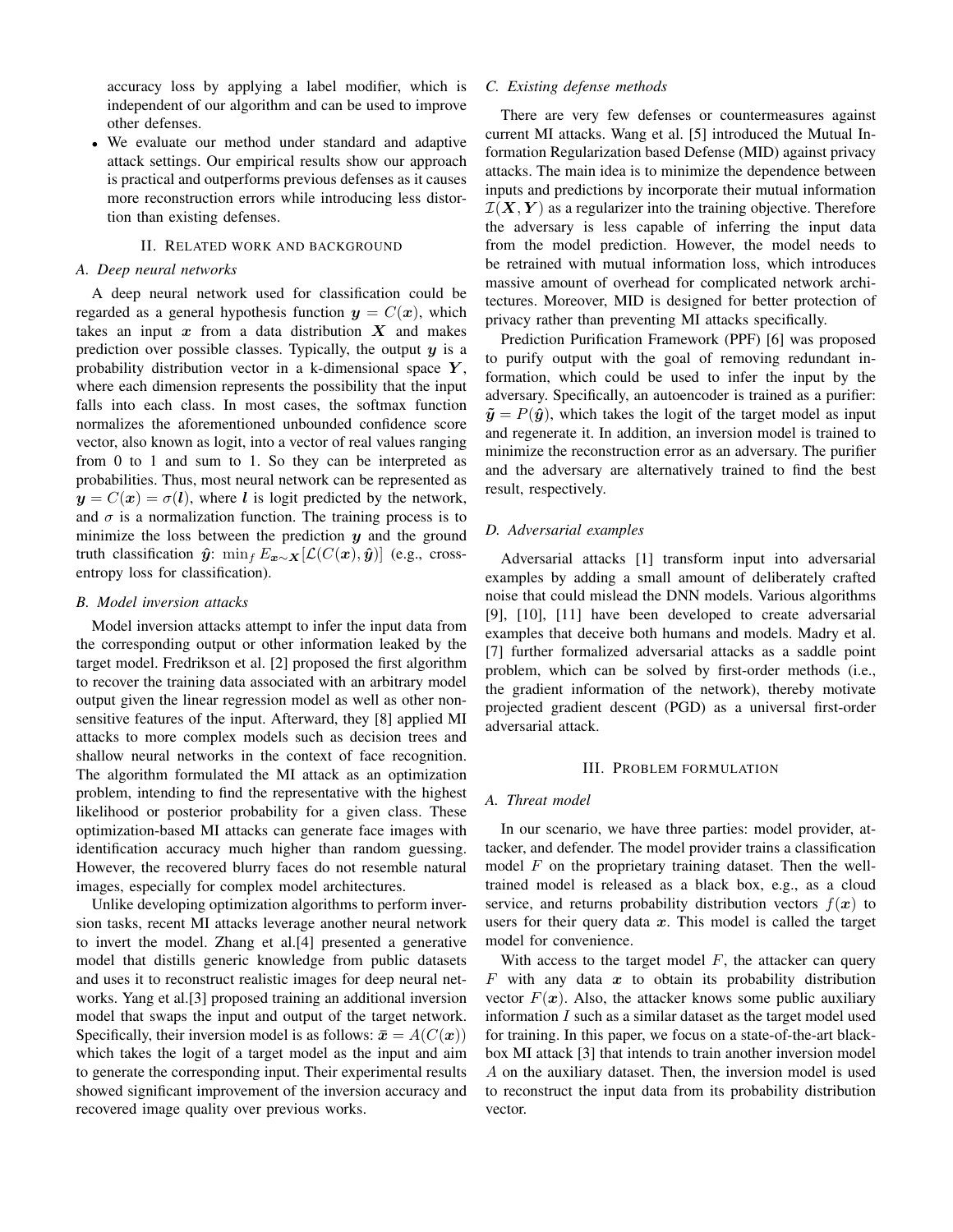# *B. Defender*

The defender could be the model provider or a third party who has the same access to the target model and the public auxiliary information as the attacker. The target model predicts the output for any query from users or attackers. Then we add defensive noise to it before releasing it. Formally, we have  $y' = y + e$ , where e is the noise vector added by the defender that meets the following goals:

*1) Defense goal:* the noise vector should maximize the reconstruction error  $\mathcal{R}(\boldsymbol{x},A(\boldsymbol{y'_{x}}))$  thereby prevents attackers from inferring the private input  $x$ .

*2) Utility goal:* the modified output should still be a probability distribution vector with the same predicted label. Formally, each value in it should range from 0 to 1 and sum to 1 in all. Since the confidence score vector provides additional information beyond the predicted label to users, the noise itself should introduce minor distortion. It is bounded by a distortion budget  $\epsilon$  that means the maximum distortion the model provider can tolerate.

## *C. Mathematic formulation*

We formulated the defense against MI attacks as an optimization problem, where  $y$  is the output of the target model for input  $x$ , and the objective is to maximize the reconstruction error of the original input and the reconstructed input as following:

$$
\begin{array}{ll}\n\max & \mathcal{R}(\mathbf{x}, \mathcal{A}(\mathbf{y} + \mathbf{e})) \\
\text{subject to:} & \mathbf{e} \le \epsilon \\
& \arg \max(\mathbf{y} + \mathbf{e}) = \arg \max \mathbf{y} \\
& 0 \le (\mathbf{y}_i + \mathbf{e}_i) \le 1, \ \sum(\mathbf{y}_i + \mathbf{e}_i) = 1\n\end{array} \tag{1}
$$

The first constraint is the distortion budget that the model provider can tolerate. The second constraint means the noise added will not change the predicted label of the input. Finally, the vector with noise is still a probability distribution vector, as the last constraint implies.

#### IV. OUR DEFENSIVE METHOD

Our approach is designed to defend against black-box MI attacks where adversaries exploit the output of the target model to infer the input. Instead of tampering with the training process of the target model (e.g., MID [5]), our defense adds carefully crafted perturbation to the output predicted by the target network with utility-loss guarantees. Thus, our defense could be deployed to an existing network or an API of commercial models without retraining it.

Due to the large noise space, it is computationally challenging to solve this optimization problem directly. Noted that the optimization objective we want to maximize is the same loss function that the inversion model tends to minimize, approximately solving this optimization problem can be viewed as finding an untargeted adversarial example to mislead the inversion model. Specifically, we consider  $y$  as the benign example, and  $y + e$  is the adversarial example we want to find. However, previous adversarial algorithms are insufficient for our problem because of the unique utility-loss constraints in our defensive setting. Therefore, we present a new algorithm exploiting the concept of adversarial examples to craft the specific noise vector for our problem after eliminating the constraints one by one.

#### *A. Eliminating the constraints*

In Equations 1, the last constraint where the vector with noise is still a probability distribution seems complex. It can be eliminated by a change of variables. As the target network is a neural network with a softmax normalization layer, which takes an unbounded confidence score vector  $c = F(x)$  as input, where  $F$  is the part of the target network without the softmax layer, we can add noise to the confidence score vector instead of to the probability distribution vector. Formally, we have  $y + e = \sigma(c+n)$ , where  $\sigma$  is the softmax function, and  $n$  is the new variable that we are looking for. For any value of  $n$ , the noisy output is still a probability distribution. Thereby the constraint is satisfied automatically. Then we obtain our new optimization objective max  $\mathcal{R}(\mathbf{x}, \mathcal{A}(\sigma(\mathbf{c} + \mathbf{n})))$ , and the noise vector:  $e = \sigma(c+n) - y$ . However, there is no need to calculate the noise vector for the probability distribution. To simplify our problem, we directly manipulate the confidence score vector and calculate the noise probability distribution vector based on it.

The second constraint intends to fix the true label of the output after adding the noise vector. Let  $l = \arg \max y$ be the lable that the target network predicts. Therefore, we can enforce the the confidence value for entry  $l$  to be the maximum. Specifically, we create a label modifier for the entry of predicted label:

$$
m_l = ReLU(\max(\boldsymbol{c} + \boldsymbol{n}) - (\boldsymbol{c}_l + \boldsymbol{n}_l))
$$
 (2)

where  $ReLU(x) = \max(0, x)$  is a common-used activation function and  $c_l$  and  $n_l$  is  $l_{th}$  entry of the vector. By adding this modifier, the output can satisfy the second constraint.

# *B. Generating the noise vector*

After eliminating part of the constraints, we can begin to tackle the maximization problem, which can be viewed as finding an adversarial example to mislead the inversion model. Since the reconstruction error we want to maximize is the loss function used to train the inversion model  $A$ , we can exploit the gradient of inversion model to calculate the optimal noise vector so that this adversarial gradient signal can maximally deviates from the original gradient. Basically, motivated by simple one step adversarial attack FGSM [1], we develop an algorithm shown in Algorithm 1 to find the noise vector, which can achieve the defense goal as well as satisfy all the constraints. Given an input  $x$  and its corresponding confidence score vector  $c = F(x)$  from the target model, in each step, we calculate the optimal noise vector as follows:  $\boldsymbol{n} = \eta \cdot sign[\nabla \mathcal{R}_{c_t}(\boldsymbol{x}, A(\sigma(\boldsymbol{c})))] + m_l$ , where  $\eta$  is the step size, and  $m_{l_t}$  is the label modifier. If the distortion exceeds the distortion budget, we normalize the distortion under the given norm and multiply it by  $\epsilon$  to ensure the distortion budget.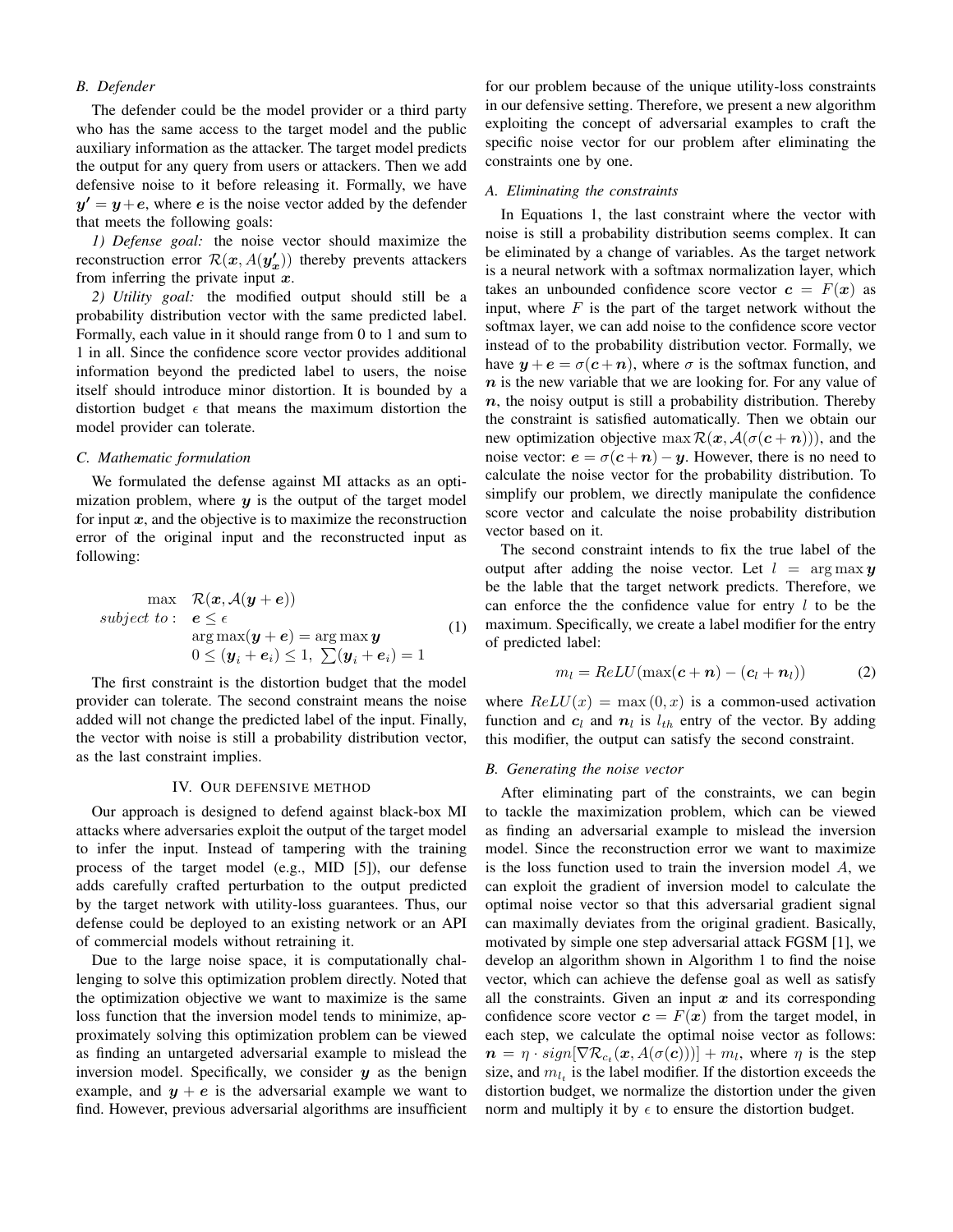# Algorithm 1: Calculating the noise vector

**Input:** original logit  $c_0$ , current logit  $c_t$ , corresponding gradient grad, step size  $\eta$ , distortion budget  $\epsilon$ 

**Output:** The adversarial noise vector  $n$ 1 Function getNoise  $(c_0, c_t, grad, \eta, \epsilon)$ : 2  $c \leftarrow c_t + \eta * sign(grad);$  $3 \mid l \leftarrow \arg \max(c_0);$  $\textbf{4} \mid m \leftarrow ReLU(\max(\boldsymbol{c}) - \boldsymbol{c}[l]);$  $\mathbf{s}$   $\mathbf{c}[l] \leftarrow \mathbf{c}[l] + m;$ 6  $n \leftarrow c - c_0;$  $7 \parallel \mathbf{i} \mathbf{f} \parallel n \parallel_p > \epsilon$  then  $\begin{array}{c|c} \mathbf{s} & \mathbf{a} \end{array} \begin{array}{c|c} \mathbf{s} & \mathbf{a} \end{array} \begin{array}{c|c} \mathbf{s} & \mathbf{a} \end{array} \begin{array}{c|c} \mathbf{s} & \mathbf{a} \end{array} \begin{array}{c|c} \mathbf{s} & \mathbf{s} \end{array} \begin{array}{c|c} \mathbf{s} & \mathbf{s} \end{array} \begin{array}{c|c} \mathbf{s} & \mathbf{s} \end{array} \begin{array}{c|c} \mathbf{s} & \mathbf{s} \end{array} \begin{array}{c|c} \mathbf{s} & \$ 9 end

 $10$  return  $n$ 

## *C. Our defense*

In our preliminary experiments, we observed that repeatedly perturbing the confidence score vector can improve the defense strength. Therefore, our defense algorithm can be extended into a multi-step version by iteratively finding new noise vectors for current results:

$$
\begin{array}{rcl}\n\mathbf{c}_0 &= F(\mathbf{x}) \\
\mathbf{n}_t &= \eta sign[\nabla \mathcal{R}_{c_t}(\mathbf{x}, A(\sigma(\mathbf{c}_t)))] + m_{l_t} \\
\mathbf{c}_{t+1} &= \mathbf{c}_t + \epsilon \cdot \mathbf{n}_t / ||\mathbf{n}_t||_p\n\end{array} \tag{3}
$$

Algorithm 2: Our defense algorithm

**Input:** Input data  $x$ , Target network  $F$ , Inversion model A, iterationi, step size  $\eta$ , distortion budget  $\epsilon$ **Output:** The adversarial output  $y$ 1  $c_0 \leftarrow F(x);$ 2  $c \leftarrow F(x);$ 3 for  $i \leftarrow 1$  to i do 4  $recon \leftarrow A(\sigma(c)); loss \leftarrow \mathcal{R}(x, recon);$ 5 | *loss*.backpropagation(); 6  $\int$  grad  $\leftarrow$  c.getGradient();  $\begin{array}{l} \tau \end{array} \mid \begin{array}{l} \boldsymbol{c} \leftarrow \boldsymbol{c_0} + \text{getNoise} \left( \begin{array}{l} \boldsymbol{c_0}, \boldsymbol{c_t}, \boldsymbol{grad}, \eta, \epsilon \right) \end{array}; \end{array}$ <sup>8</sup> end 9 return  $\sigma(c)$ 

Algorithm 2 shows our iterative defense based on the noise vector found in algorithm 1. First of all, we keep the original confidence score vector as  $c_0$  for controlling the distortion budget. In each iteration, we feed the current input  $x$  into the target model and reconstruct the input with the inversion model. Next, we calculate the loss between the current input and the corresponding reconstructed input by the inversion model and obtain the gradient using backpropagation. Then the algorithm 1 returns the optimal noise vector for the current iteration. Finally, by adding the bounded noise vector to the original confidence score vector, we obtain the new result. The

process will end when the maximum number of iterations is reached.

# V. EVALUATION

## *A. Experimental setup*

This section evaluates our defense against MI attacks under different settings and compares it with existing defense methods. We implement our defense, attacks, and existing defenses using PyTorch.

*1) Dataset:* We use four datasets, which are widely adopted in previous works on model inversion attacks. MNIST [12] contains handwritten digit images in 10 classes. As MNIST is used to train the target network, we use the extended version QMNIST [13] as the public dataset for our defense. Similarly, for the face recognition task, we use FaceScrub530 [14] as the private training set. There are 45,897 downloadable images of 530 individuals. The face was processed according to the official bounding box and resized to  $64 \times 64$ . As for public face information, we use CelebA [15] which contains 202,599 images of 10,177 celebrities.

*2) Target models:* For both tasks, we use the same CNN architecture and training strategy as in [3] to train the target model. The FaceScrub classifier and MNIST classifier achieve 85.7% and 99.6% accuracy on their test set, respectively, which are comparable to the state-of-the-art classification performance.

*3) Model inversion attacks:* In our experiments, we consider the recent state-of-the-art black-box adversarial model inversion attack [3], where the attacker trains an inversion model to reconstruct the input with high fidelity. We use the same model architecture and attack setting as in [3] to train the inversion model. The inversion model was trained on QMNIST and CelebA, respectively. Noted that the architecture of the testing inversion model is different from the model we used in our defense, our defense remove two hidden layers to see if our defense can transfer from our inversion model to the attacker's inversion model.

*4) Existing defenses:* We compare the performance of our defense with MID [5] and PPF[6], which are the most effective ones presented in the literature thus far. We implemented MID by retraining the target network with the additional mutual information loss, which was estimated using the information bottleneck [16]. As for PPF, we train an additional autoencoder to purify the confidence score vector according to the paper. Since neither of these two papers provided detailed parameters nor published their implementation, we tried our best to reproduce MID and PPF. For our defense, the step size is 0.1 for MNIST and 0.4 for Facescrub, and the iteration is 10.

## *B. Evaluation Metrics*

The following metrics are used to measure the defense performance, and utility of a defense method.

*1) Target model accuracy:* we measure the target model accuracy on the testing set before and after the defense method is applied. It reflects whether the defense method will substantially reduce the accuracy of the target model.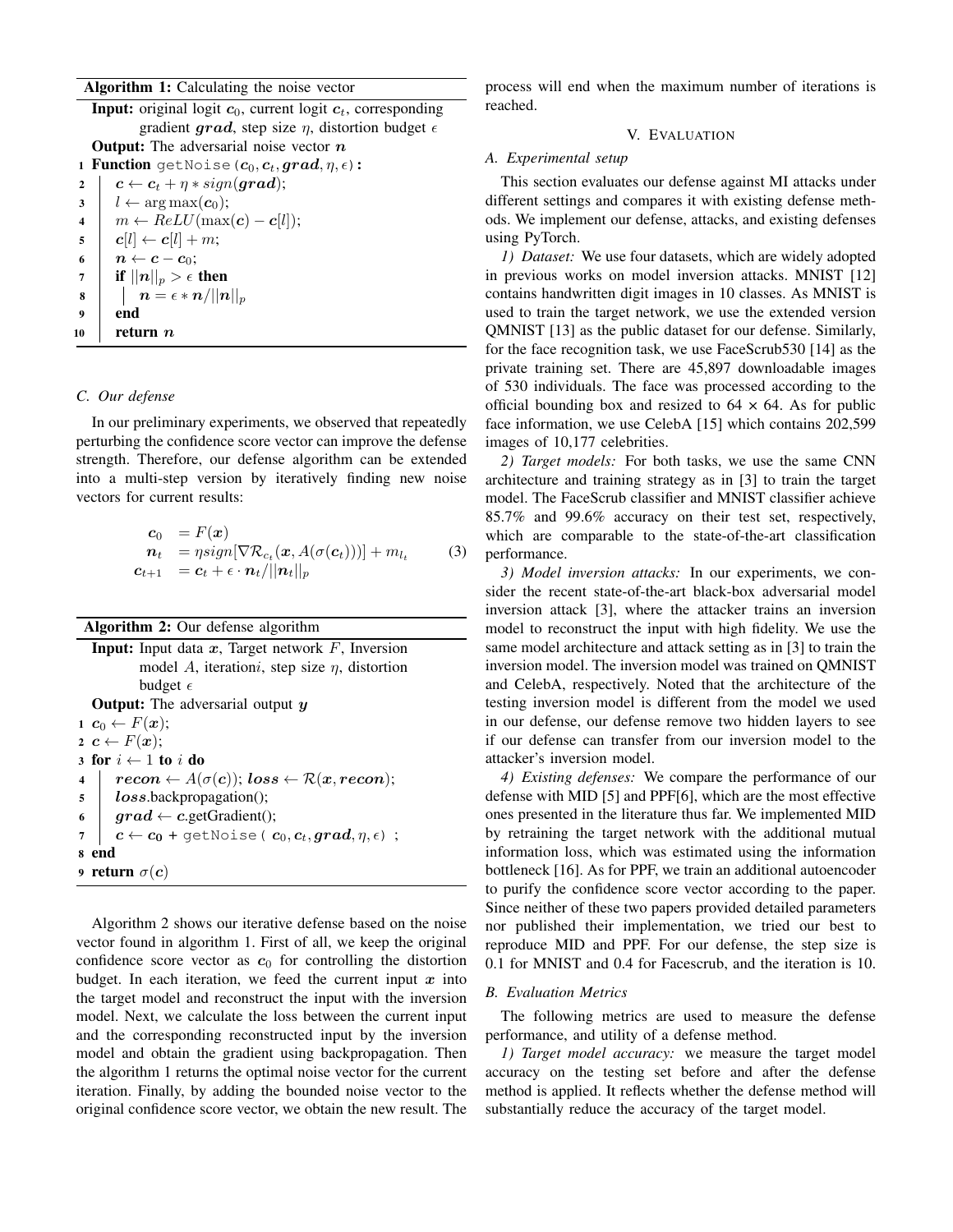

Fig. 1. The reconstruction results by MI attack when different defense methods are deployed.

*2) Confidence score distortion:* Unlike the accuracy loss, the confidence score distortion may be large while keeping the predicted label unchanged. To measure the confidence score distortion introduced by a defense method, we adopt the commonly used L1-norm of the noise vector, which is the sum of the absolute value of each entry in the vector. Then the loss is averaged for each entry.

*3) Reconstruction error:* We measure the reconstruction error by computing the mean squared error (MSE) between the original input and the reconstructed input for each pixel. A higher MSE indicates a more effective defense mechanism.

#### *C. Experimental results*

Table I demonstrates the comparison of existing defense methods and our defense from the utility for normal users and defense performance against MI attack perspectives. When a normal user queries the target model with defenses, our method achieves zero model accuracy loss for both tasks, while PPF and MID introduce significant utility loss. This is because we add the label modifier that achieves zero model accuracy loss. Technically the label modifier is an independent component of our defense. So PPF and MID can also apply our label modifier to achieve zero model accuracy loss. On the other hand, when an attacker performs MI attacks on the target model, our approach outperforms all the other defense methods with the largest reconstruction error. Especially for facescrub, our defense introduces a minor confidence distortion and significantly increased the reconstruction error by a factor of almost 20 compared to the baseline without defense. This is because our noise vector is elaborately crafted to maximize the reconstruction error. Overall, our approach outperforms existing defense methods against MI attacks in terms of utility and defense performance.

Figure 1 presents the reconstruction results on both datasets with and without defense. For digit images, the performance of MI attacks and defense methods vary significantly for different numbers. For instance, the attacker can generate clear images of 7 and 0 even when defense methods are deployed. However, for numbers 1, 2, and 4, our defense successfully misleads the inversion model, which generates 0 instead. This difference

TABLE I COMPREHENSIVE RESULTS OF EVALUATED DEFENSE METHODS.

| Dataset      | Defense    | Model Acc. | Conf. Dist. | Recon. Err. |
|--------------|------------|------------|-------------|-------------|
| <b>MNIST</b> | None       | 98.96%     |             | 0.0096      |
|              | <b>PPF</b> | 96.67%     | 0.4156      | 0.0544      |
|              | MID        | 75.83%     | 1.8206      | 0.0604      |
|              | Ours       | 98.96%     | 0.4762      | 0.0663      |
| FaceScrub    | None       | 81.52%     |             | 0.0126      |
|              | <b>PPF</b> | 69.71%     | 3.106       | 0.1256      |
|              | MID        | 55.62%     | 4.716       | 0.0446      |
|              | Ours       | 81.52%     | 2.2352      | 0.2453      |

may come from the tiny feature space of digit images. The inversion model learns to generate specific images (e.g., 0 and 7) without using too much information from the confidence vector. As for face image, when no defense is applied, MI attacks can generate a very similar face image with clear facial features. When PPF is applied, the reconstruction images are more like average faces but still keep some prominent facial features that can be used to identify a specific individual. Similarly, with MID deployed, attackers still can generate accurate facial images which only have minimal distortion comparing with the reconstruction results without any defense. This is not a surprise since MID is not explicitly designed for MI attacks. The last row shows the results after applying our defense. The reconstruction of the inversion is successfully disrupted. The results also match the quantified reconstruction error in Table I. The results show that our approach can effectively prevent the model inversion attack with zero utility loss.

# *D. Adaptive attack with adversarial learning*

So far, we have demonstrated the effectiveness of our defense method against MI attacks. We now consider a more realistic scenario where the powerful attackers also know the existence of our defense and seek means to evade our defense. Since we leverage adversarial examples in our defense to mislead the inversion model, adversaries may improve their inversion model to be more robust against adversarial examples in an adaptive setting. Although various defensive